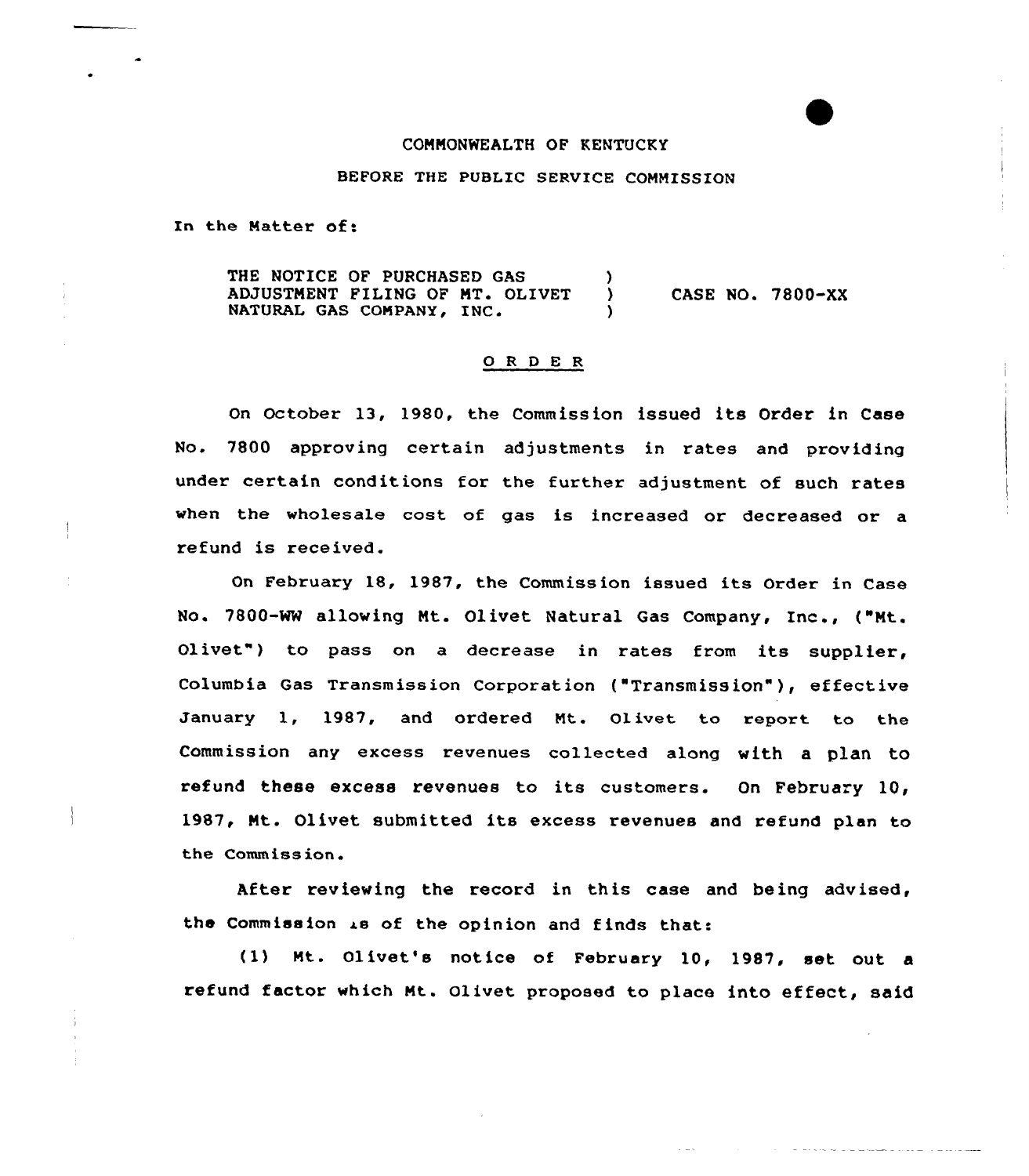refund factor heing designed to pass on excess revenues in the amount of \$122 or 2.4 cents per Mcf.

(2) The refund factor should remain in effect for one month or until such time as the full amount plus interest has been returned to Mt. Olivet's customers.

(3) The refund should begin with meter readings taken on March 1, 1987, or as soon as practical thereafter.

(4) Mt. Olivet should refund the amount reported in its application plus interest at a rate equal to the average of the "3-Nonth Commercial Paper Rates" less 1/2 of <sup>1</sup> percent to cover the costs of refunding. These monthly rates are reported in the Federal Reserve Bulletin and the Federal Reserve Statistical Release.

IT IS THEREFORE ORDERED that:

(1) Nt. Olivet shall apply a 2.4 cents per Mcf refund factor as a reduction in the approved purchased gas adjustment beginning with meter readings taken on March 1, 1987, or as soon as practical thereafter, and this refund factor shall remain in effect until such time as necessary so that the total amount refunded will, as nearly as possible, reflect the amount received. The refund factor will terminate when the amount refunded equals the amount herein reported plus interest.

(2) Within 30 days of the date the refund factor is terminated Nt. Olivet shall file with this Commission <sup>a</sup> summary statement showing a reconciliation of customer billings and the amount refunded.

 $-2-$